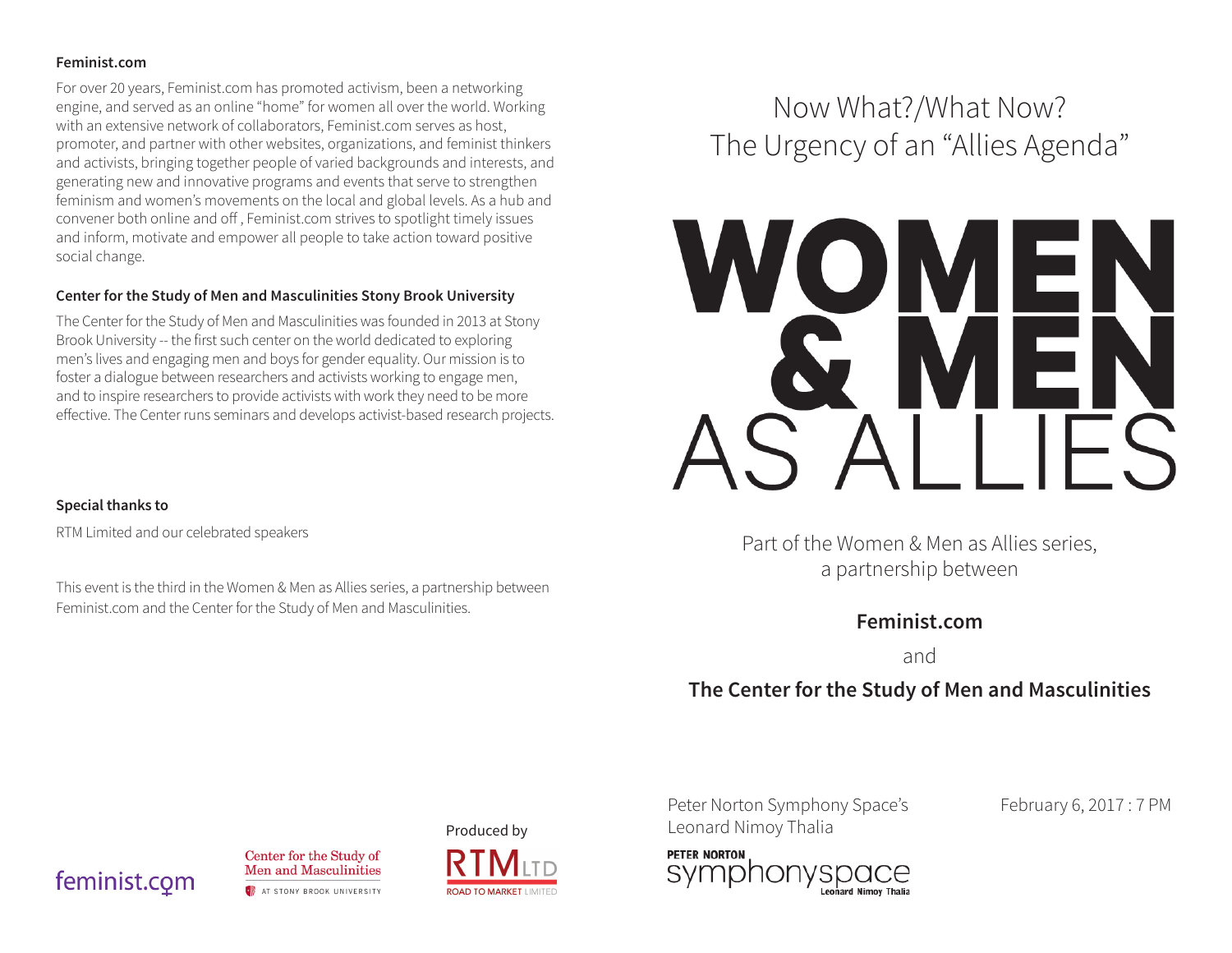## **Now What?/What Now? The Urgency of an "Allies Agenda"**

The election of a Republican over the first serious female presidential contender for a major political party requires that women and men committed to gender equality carefully articulate the sort of gender-equality agenda. What sorts of policies are worth pursuing at this stage? What sorts of coalitions need to be formed to promote that agenda?

The Obama years gave women and men the opportunity to find common cause as allies on issues as diverse as campus sexual assault, parental leave, and domestic violence. The Trump administration makes that alliance a necessity.

The truth is, either way, we are at a crossroads regarding gender equality in the United States. And women and men are working together to develop an allies agenda -- one that will benefit all of us. What are its key constituent parts? What does gender equality look like in the policy arena? How can we address issues like reproductive health and rights, gender-based violence, workplace discrimination, family-friendly workplace policies? And how can we work together to achieve it?

As we face four uncertain, unstable, and unsettling years, how can women and men work together to hold on to the gains we've made and promote a gender equality agenda? As activists working across a broad range of policy initiatives, how can we find common ground? What issues should we focus on? What can women do to forge alliances with men? And what can men do, especially now, to support women's rights and gender equality?

#### **Moderators**

**Michael Kimmel,** SUNY Distinguished Professor of Sociology and Gender Studies; Executive Director, Center for the Study of Men and Masculinities **Marianne Schnall,** Author and Founder/Executive Director, Feminist.com

#### **Speakers**

**Jimmie Briggs,** Award-winning human rights activist, journalist and author **Joelle Gamble,** National Director, Network at Roosevelt Institute **Dan Garodnick,** NYC Council member **Alexis Grenell,** Political consultant and opinion writer

#### **Biographies**

#### **Jimmie Briggs**

Jimmie Briggs, an award winning documentary journalist, lecturer and consultant is a member of the New York City Mayor's Gender Equity Commission and was the founding executive director of Man Up Campaign. The St. Louis, Missourinative and graduate of Morehouse College has produced seminal reporting on war, sexual and gender based violence, and trauma. For his work on war affected children, and the lives of women and girls, he was selected as the winner of the 2010 GQ Magazine "Better Men Better World" search, and as one of the Women's eNews "21 Leaders for the 21st Century." Jimmie has served as an adjunct professor of investigative journalism at the New School for Social Research, and was a George A Miller Visiting Professor in the Department of African and African-American Studies at the University of Illinois: Champaign Urbana. For more than six years he has been an instructor of documentary journalism at the International Center of Photography. Jimmie's 2005 book, Innocents Lost: When Child Soldiers Go To War took readers to the front lines of conflict in Afghanistan, Sri Lanka, Uganda, Rwanda and Colombia. His upcoming book is an oral history of Ferguson, Missouri and its role as a catalyst for the Black Lives Matter movement following the killing of Michael Brown in August 2014.

Jimmie holds a Medal of Distinction from Barnard College.

#### **Joelle Gamble**

Joelle Gamble is the Director of the Roosevelt Institute's national network of emerging thinkers and doers. Under Joelle's leadership, Roosevelt has increased its ability to influence local and state government around our generation's policy priorities. Because who writes the rules matters, she has also prioritized increasing the racial, socioeconomic and gender diversity of its national student leadership—with chapters at both four-year institutions and community colleges and people of color representing the majority or our membership leadership roles. Prior to coming to the Roosevelt Institute, Joelle, as a student organizer in the University of California Student Association, worked on political campaigns related to tax reform and budgetary priorities. Joelle also writes on topics of race and economics. She has been featured in places such at Fox Business, The Nation, Salon, The Hill, The Huff ington Post and NextCity. Fusion named her one of 30 women under 30 who are influencing the 2016 election.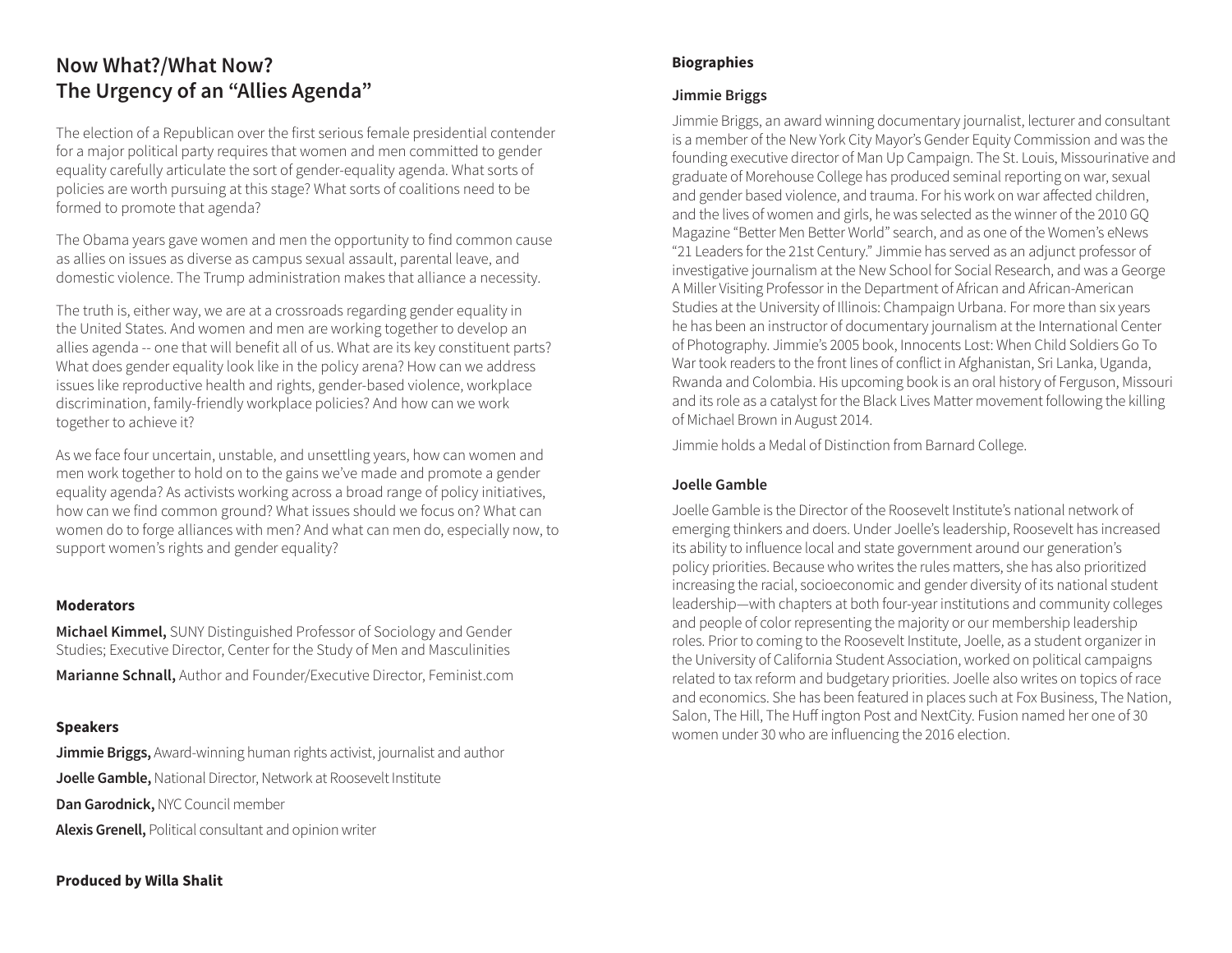#### **Alexis Grenell**

Alexis Grenell got her start working as the Communications Director for New York State Senator Jeff Klein, where she was part of the campaign team that flipped the State Senate Democratic for the first time in 40 years. Aft er a working as the press secretary for Richard Aborn's campaign for Manhattan District Attorney, she went back into government to serve as the Deputy Director of Intergovernmental Aff airs for then Attorney General Andrew Cuomo.

As a co-founder of Pythia Public, Grenell works on issue campaigns and policy for both elected off icials and non-governmental actors/organizations. She has worked at the city, state, and national levels on a variety of issues including: campaign finance reform, redistricting, aff ordable childcare, paid leave, election reform, domestic workers' rights, etc…

Grenell writes regularly in the New York Daily News, and her work has appeared in the Washington Post, the Nation, Newsday, the New York Post, the Daily Beast, City & State, and El Diario.

A graduate of the University of Chicago, Grenell also holds an MPA in Urban Policy from Columbia's School of International and Public Aff airs.

#### **Michael Kimmel**

Michael Kimmel is one of the world's leading experts on men and masculinities. He is the SUNY Distinguished Professor of Sociology and Gender Studies at Stony Brook University. Among his many books are Manhood in America, Angry White Men, The Politics of Manhood, The Gendered Society and the best seller Guyland: The Perilous World Where Boys Become Men. With funding from the MacArthur Foundation, he founded the Center for the Study of Men and Masculinities at Stony Brook in 2013.

A tireless advocate of engaging men to support gender equality, Kimmel has lectured at more than 300 college, universities and high schools. He has delivered the International Women's Day annual lecture at the European Parliament, the European Commission and the Council of Europe, and has worked with the Ministers for Gender Equality of Norway, Denmark and Sweden in developing programs for boys and men. He consults widely with corporations, NGOs and public sector organizations on gender equity issues.

He was recently called "the world's most prominent male feminist" in The Guardian newspaper in London.

#### **Dan Garodnick**

The author of New York City's first Green Energy Code, the Tenant Protection Act, and a key Whistleblower Protection Law, Dan Garodnick is a legislator committed to solving the critical issues facing New York City.

Born and raised on the East Side of Manhattan, Dan was elected to the New York City Council in 2005. The New York Times praised him for his "independent streak," and for having "distinguished himself in the fight to preserve middleclass housing and other issues." The Wall Street Journal says he has earned a reputation as being "smart and fair." His common sense approach earned Garodnick a place on City Hall's list of "The Next Generation of Political Leaders in New York."

With a background in civil rights and education advocacy, Dan represented thirteen same-sex couples seeking marriage equality in New York State, and sought and received funding to rebuild African-American churches in Virginia and Georgia burned by racially-motivated arson. He also represented the Partnership for New York City in the Campaign for Fiscal Equity lawsuit and directed the New York Civil Rights Coalition's "Unlearning Stereotypes: Civil Rights and Race Relations Program" in 42 New York City public schools, teaching students non-violent ways to combat racial discrimination.

A father of two young boys, Dan has taken a leadership role on family-related policy issues. Not only did he co-sponsor legislation that would establish diaper changing stations in new public restrooms -- regardless of gender -- but he also was instrumental in getting paid sick leave passed in New York City.

Prior to entering public off ice, Dan practiced as a securities litigator at the New York law firm of Paul, Weiss, Rifkind, Wharton & Garrison LLP. He also served as a law clerk to the Honorable Colleen McMahon of the United States District Court for the Southern District of New York.

Dan holds a J.D. from University of Pennsylvania Law School, where he was Editor-in-Chief of the Law Review, and a B.A. in Government from Dartmouth College. He grew up in a rent-stabilized apartment in the Stuyvesant Town/Peter Cooper Village community. He lives in that neighborhood today with his wife, Zoe, and sons Asher and Devin.